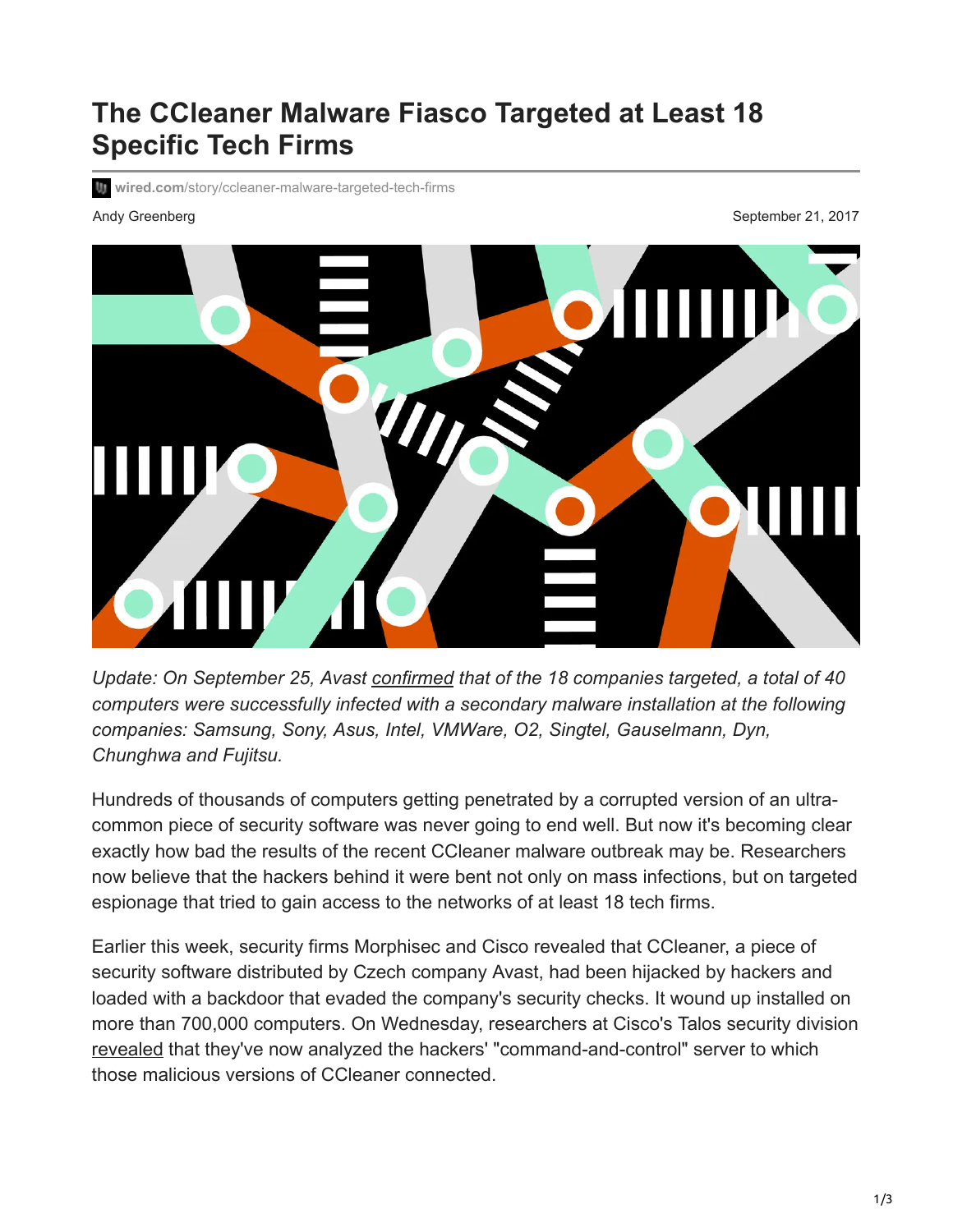On that server, they found evidence that the hackers had attempted to filter their collection of backdoored victim machines to find computers inside the networks of 18 tech firms, including Intel, Google, Microsoft, Akamai, Samsung, Sony, VMware, HTC, Linksys, D-Link and Cisco itself. In about half of those cases, says Talos research manager Craig Williams, the hackers successfully found a machine they'd compromised within the company's network, and used their backdoor to infect it with another piece of malware intended to serve as a deeper foothold, one that Cisco now believes was likely intended for industrial espionage.<sup>2</sup>

"When we found this initially, we knew it had infected a lot of companies," says Williams. "Now we know this was being used as a dragnet to target these [companies] worldwide...to get footholds in companies that have valuable things to steal, including Cisco unfortunately."

## A Wide Net

Cisco says it obtained a digital copy of the hackers' command-and-control server from an unnamed source involved in the CCleaner investigation. The server contained a database of every backdoored computer that had "phoned home" to the hackers' machine between September 12 and 16. That included over 700,000 PCs, just as Avast has said in the days since it first revealed its CCleaner debacle. (Initially the company put the number much higher, at 2.27 million.) But the database also showed a list of specific domains onto which the hackers sought to install their secondary malware payload, as well as which ones received that second infection.

The secondary payload targeted 18 companies in all, but Williams notes that some companies had more than one computer compromised, and some had none. He declined to say which of the targets had in fact been breached, but Cisco says it's alerted all the affected companies to the attack.

Williams also notes the target list Cisco found likely isn't comprehensive; it appears to have been "trimmed," he says. It may have included evidence of other targets, successfully breached or not, that the hackers had sought to infect with their secondary payload earlier in the month-long period when the corrupted version of CCleaner was being distributed. "It's very likely they modified this through the monthlong campaign, and it's almost certain that they changed the list around as they progressed and probably targeted even more companies," says Williams.

In an [update post Thursday morning,](https://blog.avast.com/progress-on-ccleaner-investigation) Avast backed Cisco's findings, and confirmed that eight of the 18 known target companies had been breached by the hackers. But it also wrote that the total number of victim firms "was likely at least in the order of hundreds."<sup>1</sup>

That target list presents a new wrinkle in the unfolding analysis of the CCleaner attack, one that shifts it from what might have otherwise been a run-of-the-mill mass cybercrime scheme to a potentially state-sponsored spying operation that cast a wide net, and then filtered it for specific tech-industry victims. Cisco and security firm Kaspersky have both [pointed out](https://twitter.com/craiu/status/910059453948579840) that